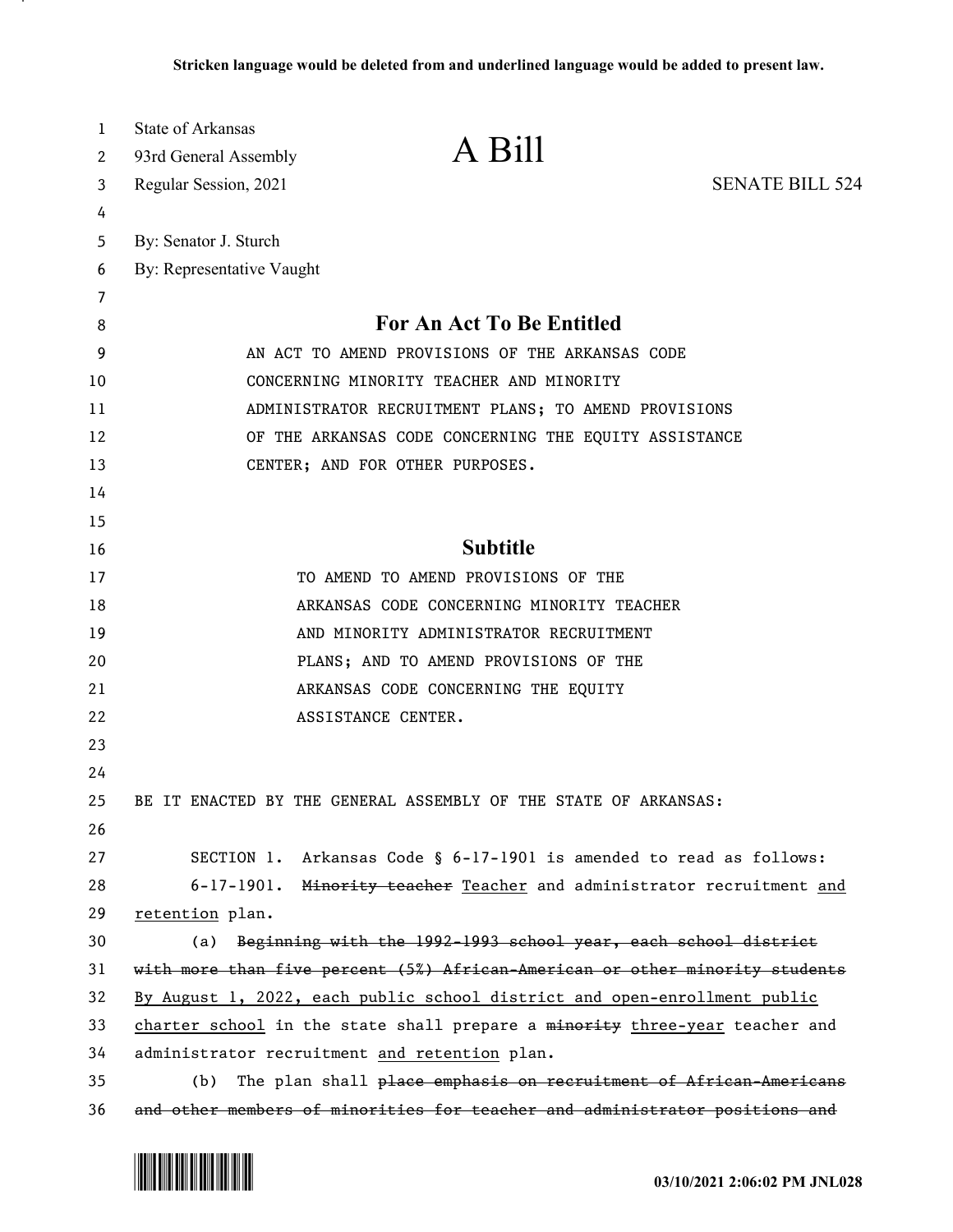1 on encouraging minority students to pursue a career in education set forth goals for: (1) The recruitment and retention of teachers and administrators of minority races and ethnicities who increase diversity among the district staff and, at a minimum, reflect the racial and ethnic diversity of the district's students; and (2) Increasing the number of students who pursue careers in education with an emphasis on students of minority races and ethnicities. (c) Recruitment plans shall cover the next ten-year period and set 10 forth the goal of developing equity in employee composition that reflects 11 racial and ethnic diversity A school district shall review annually the: (1) Recruitment and retention plan; and (2) Progress of the school district in meeting the goals established pursuant to subsection (b) of this section. (d) The plan shall be: 16 (1) a part of the equity assistance plan filed Updated annually 17 with the Equity Assistance Center and shall be updated annually for an 18 additional ten (10) years; and (2) Posted on the school district's or open-enrollment public charter school's website no later than August 1 of each year. SECTION 2. Arkansas Code § 6-17-1902 is amended to read as follows: 6-17-1902. Equity Assistance Center — Coordination and contents of plan. (a) The Equity Assistance Center shall provide technical assistance, 26 guidance, and support to  $t$ he public school districts and public open- enrollment charter schools in developing recruitment and retention plans and setting and meeting annual goals. (b)(1) Each public school district and open-enrollment public charter school shall designate an employee to coordinate the implementation and review of the public school district's and open-enrollment public charter school's recruitment and retention plan. (2) The designated equity assistance coordinator in each public school district and open-enrollment public charter school may serve as the coordinator of the public school district's and open-enrollment public charter school's recruitment and retention plan.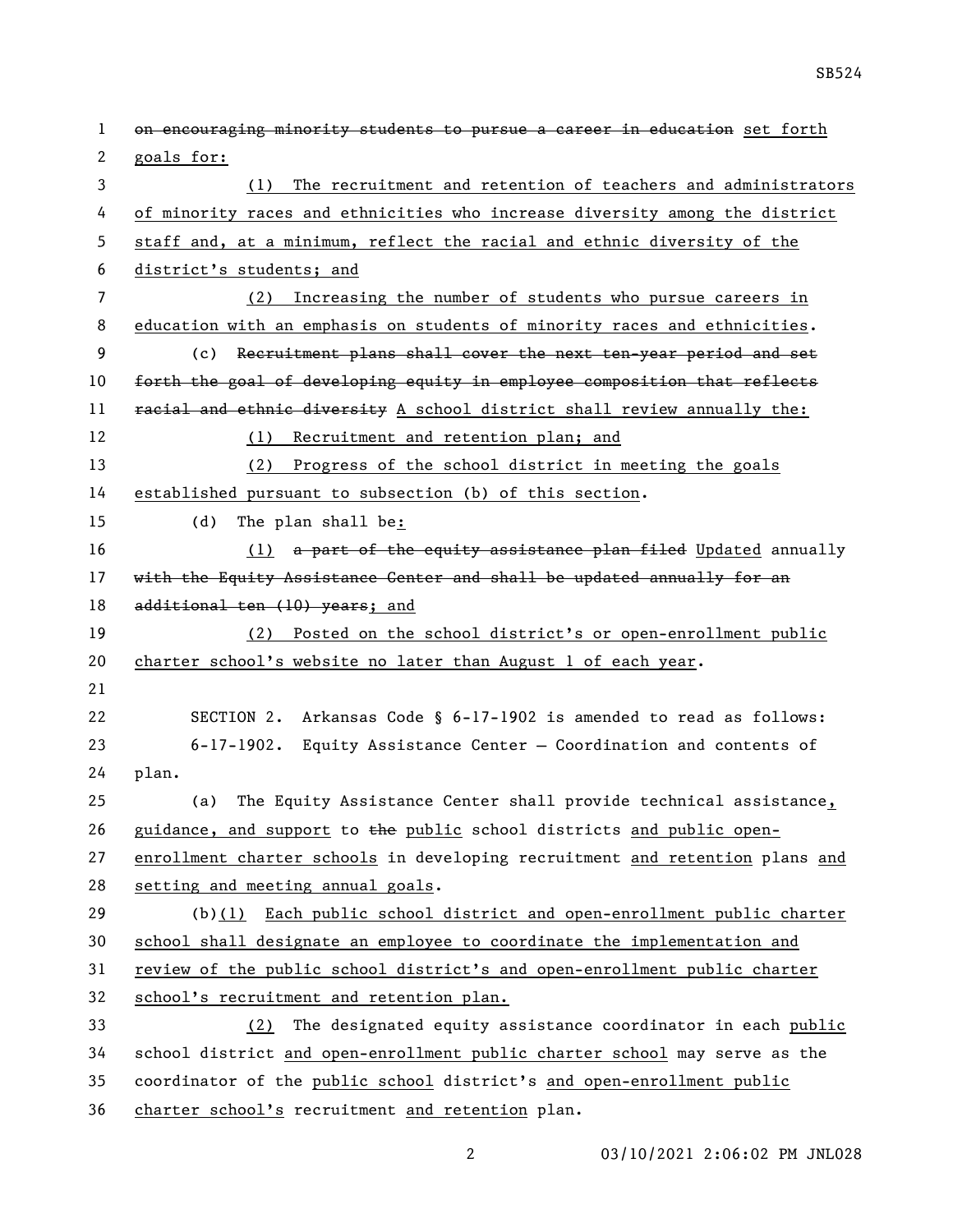1 (c)(1) Each school district shall designate an employee to coordinate 2 implementation of its recruitment plan. 3 (2) Each school district shall establish a minority teacher and 4 administrator goal at least equal to the percentage of minority students of 5 the school districts. 6  $(d)(c)$  The minority teacher and administrator recruitment and 7 retention plan shall include, but not be limited to, the following 8 information: 9 (1) The annual goals of the school district for the recruitment 10 of minority teachers and administrators for the next school year and for the 11 next ten (10) school years public school district or open-enrollment public 12 charter school established pursuant to § 6-17-1901(b); 13 (2) The actions and steps the school district public school 14 district or open-enrollment public charter school has taken and will take to 15 meet its each of the public school district's and open-enrollment public 16 charter school's goals; 17 (3) The progress of the school district in recruiting minority 18 teachers and administrators public school district or open-enrollment public 19 charter school in meeting each of the public school district's and open-20 enrollment public charter school's goals; 21 (4) The measures evaluative methods the school district public 22 school district or open-enrollment public charter school will use to meet its 23 employment goals measure progress towards meeting the public school 24 district's or open-enrollment public charter school's goals; 25 (5) If the school district public school district or open-26 enrollment public charter school did not meet the school district's public 27 school district's or open-enrollment public charter school's goals for the 28 previous reporting period, the school district public school district or 29 open-enrollment public charter school shall state the reasons for not meeting 30 the goals and the steps the public school district or open-enrollment public 31 charter school will take to overcome the reasons for not meeting the goals; 32 (6) The steps the school district public school district or 33 open-enrollment public charter school will take to encourage minority 34 students to pursue a career in education including steps specific to students 35 of minority races and ethnicities; 36 (7) The number and percentage of members of racial minorities

SB524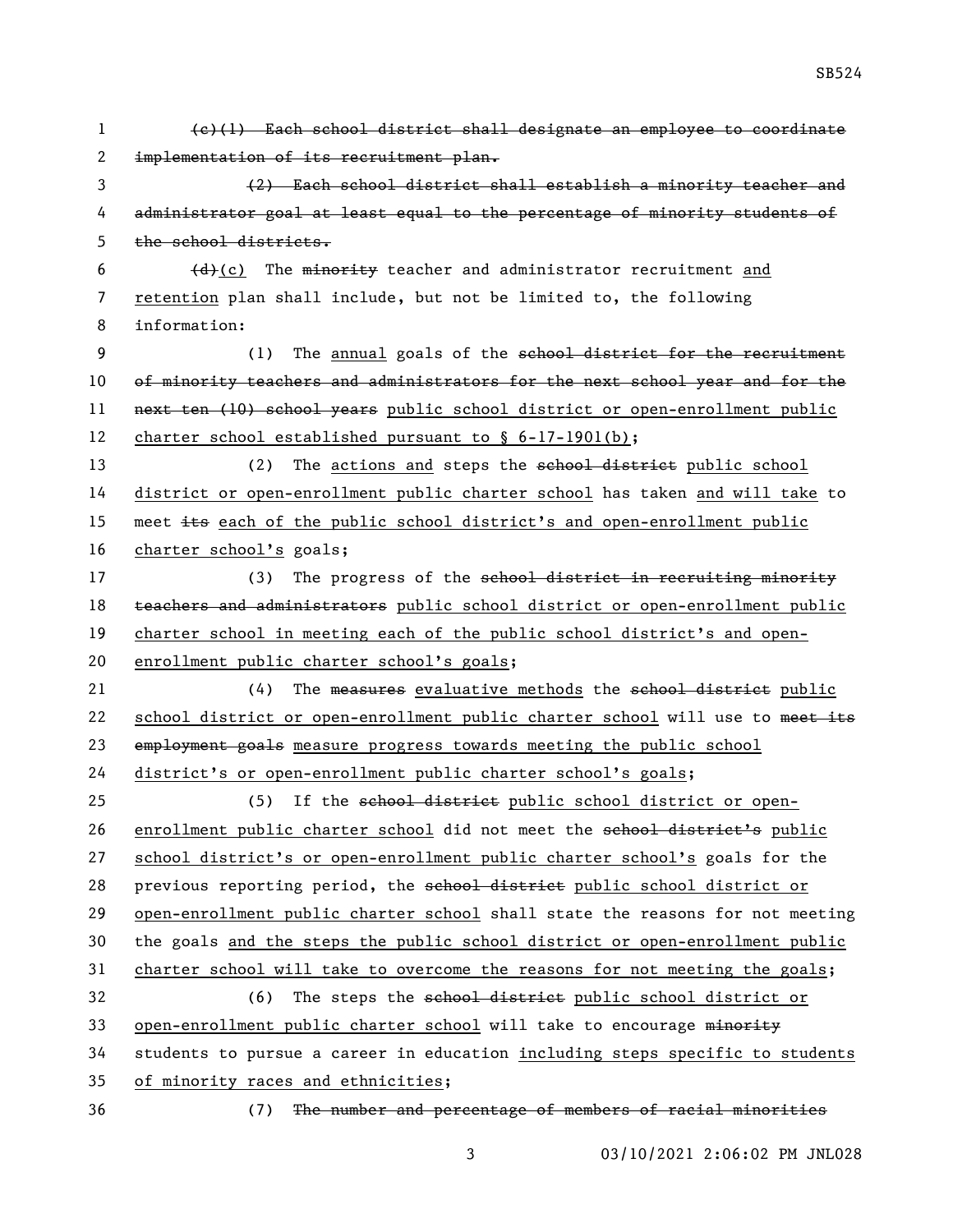| $\mathbf 1$ | who were employed as teachers or administrators in each of the last five (5)  |
|-------------|-------------------------------------------------------------------------------|
| 2           | years Public school district or open-enrollment public charter school teacher |
| 3           | and administrator recruitment and retention data to show the:                 |
| 4           | (A) Racial and ethnic composition of teachers and                             |
| 5           | administrators employed by the public school district or open-enrollment      |
| 6           | public charter school for each of the previous three (3) years; and           |
| 7           | Effectiveness of the plan; and<br>(B)                                         |
| 8           | The racial and ethnic composition of the student body and<br>(8)              |
| 9           | the racial and ethnic composition of the residents of the school district     |
| 10          | public school district or open-enrollment public charter school.              |
| 11          | (d) The State Board of Education may promulgate rules necessary for           |
| 12          | implementation of this subchapter.                                            |
| 13          |                                                                               |
| 14          | SECTION 3. Arkansas Code Title 6, Chapter 17, Subchapter 19, is               |
| 15          | amended to add an additional section to read as follows:                      |
| 16          | 6-17-1903. Department of Education - Minority Teacher and                     |
| 17          | Administrator Preparation and Recruitment Strategic Plan.                     |
| 18          | $(a)(1)$ The Department of Education shall set goals for increasing the       |
| 19          | number of teachers and administrators of minority races and ethnicities in    |
| 20          | this state.                                                                   |
| 21          | (2)(A) The Division of Higher Education shall collaborate with                |
| 22          | the State Board of Education, local universities, colleges, public school     |
| 23          | districts, and open-enrollment public charter schools to develop a strategic  |
| 24          | plan for increasing the number of teachers and administrators of minority     |
| 25          | races and ethnicities in this state.                                          |
| 26          | The Minority Teacher and Administrator Preparation and<br>(B)                 |
| 27          | Recruitment Strategic Plan shall include without limitation recommendations   |
| 28          | to institutions with educator preparation programs on ways to:                |
| 29          | (i) Identify methods for increasing the percentage                            |
| 30          | of teachers and administrators of minority races and ethnicities in           |
| 31          | proportion to the number of students of minority races and ethnicities in     |
| 32          | this state; and                                                               |
| 33          | Establish programs to identify and recruit<br>(ii)                            |
| 34          | individuals of minority races and ethnicities who have already earned college |
| 35          | degrees in other job fields to become teachers and administrators.            |
| 36          | The division shall:<br>(b)                                                    |